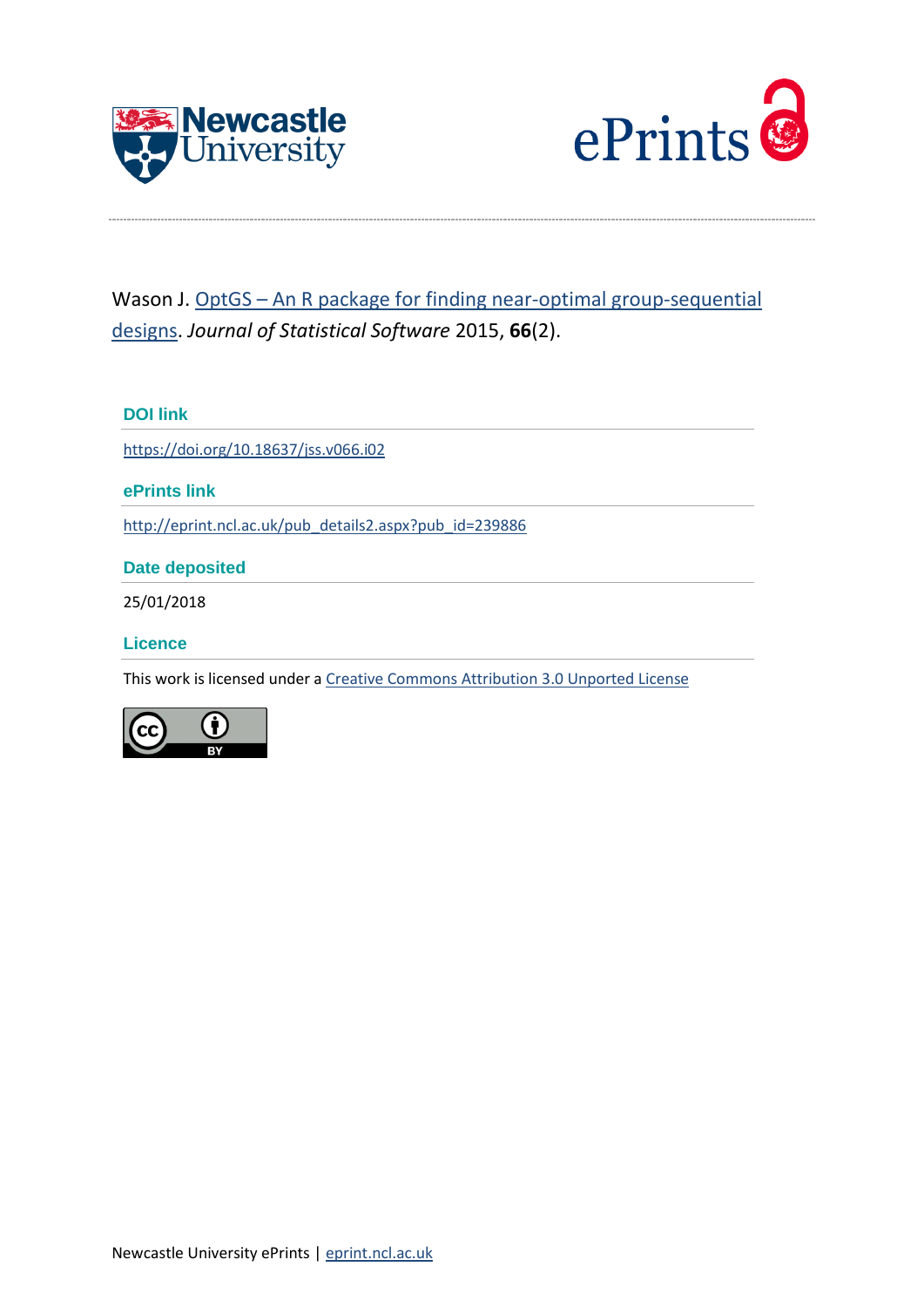

# Journal of Statistical Software

August 2015, Volume 66, Issue 2. <http://www.jstatsoft.org/>

# OptGS: An R Package for Finding Near-Optimal Group-Sequential Designs

James M. S. Wason MRC Biostatistics Unit

#### Abstract

A group-sequential clinical trial design is one in which interim analyses of the data are conducted after groups of patients are recruited. After each interim analysis, the trial may stop early if the evidence so far shows the new treatment is particularly effective or ineffective. Such designs are ethical and cost-effective, and so are of great interest in practice. An optimal group-sequential design is one which controls the type-I error rate and power at a specified level, but minimizes the expected sample size of the trial when the true treatment effect is equal to some specified value. Searching for an optimal groupsequential design is a significant computational challenge because of the high number of parameters. In this paper the R package OptGS is described. Package OptGS searches for near-optimal and balanced (i.e., one which balances more than one optimality criterion) group-sequential designs for randomized controlled trials with normally distributed outcomes. Package OptGS uses a two-parameter family of functions to determine the stopping boundaries, which improves the speed of the search process whilst still allowing flexibility in the possible shape of stopping boundaries. The resulting package allows optimal designs to be found in a matter of seconds – much faster than a previous approach.

Keywords: group-sequential designs, optimal design, R.

# 1. Introduction

Traditionally a clinical trial is conducted by recruiting a pre-specified number of patients and then conducting a statistical test of some null hypothesis at the end of the trial. An alternative approach is to use a group-sequential design, in which the hypothesis is tested multiple times during accrual of patients. The advantage of a group-sequential design is that the trial may be stopped early if the data at a given interim analysis is sufficiently convincing to reject the null hypothesis or if the data suggests the experiment is unlikely to end in success (i.e., for futility). This possibility of stopping early will mean the expected sample size, that is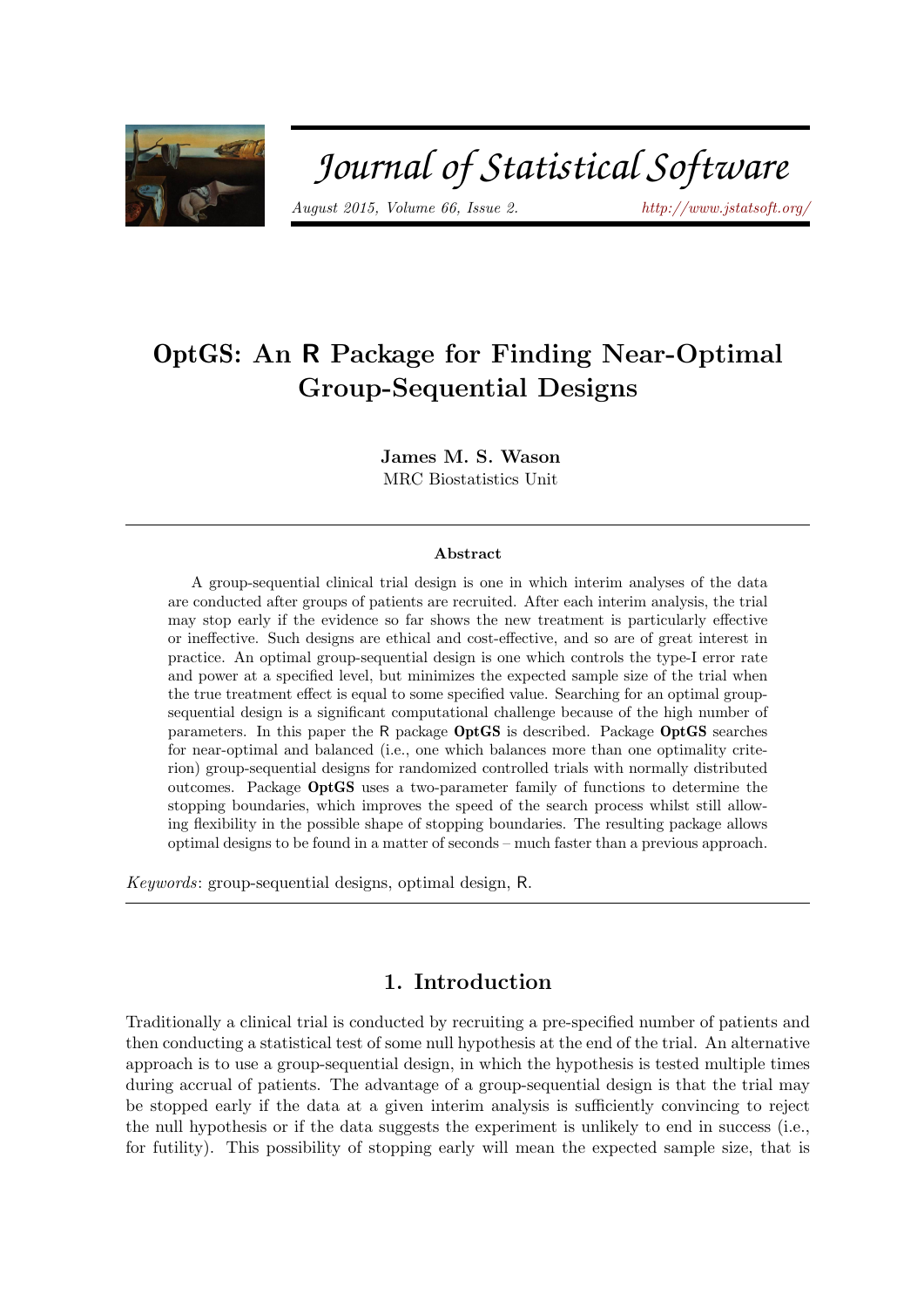the average sample size used if the trial were repeated many times, is lower. This is at the expense of a higher maximum sample size of the trial (i.e., the sample size used if the trial continues to the final analysis) compared to the fixed sample size trial.

Group-sequential designs have been widely researched and used for clinical trials. Their use is arguably more ethical, since trials will be stopped early if the new treatment is ineffective. They are also more efficient than fixed sample size trials, as fewer patients are used on average – this means the average cost of a trial is lower, and more trials can be supported from a limited number of patients. Group-sequential designs have also been used in other applications, for example acceptance sampling in quality control. [Jennison and Turnbull](#page-12-0) [\(2000\)](#page-12-0) provide an excellent overview of group-sequential methodology.

When multiple analyses are allowed, the number of parameters (i.e., the group size and stopping boundaries at each stage) is higher than the number of constraints set by the required type-I error rate and power. The traditional approach of designing a group-sequential trial is to constrain the stopping boundaries of the trial using some function, and thus reducing the number of parameters to equal the number of constraints. Commonly used stopping boundaries are those of [Pocock](#page-12-1) [\(1977\)](#page-12-1), [O'Brien and Flemming](#page-12-2) [\(1979\)](#page-12-2), and [Whitehead and](#page-13-0) [Stratton](#page-13-0) [\(1983\)](#page-13-0).

An alternative approach to using a stopping boundary function is to choose the boundaries so that the design minimizes the expected sample size at some treatment effect, i.e., an optimal design. An optimal design is feasible, i.e., it meets required constraints on the type-I error rate and power, and also optimizes some specified criterion over all possible feasible designs. A commonly used example of such a criterion is the expected sample size under the null hypothesis. A method for finding optimal group-sequential designs using dynamic programming was proposed by [Eales and Jennison](#page-11-0) [\(1992\)](#page-11-0). The method cannot be used for all optimality criteria of interest, for example the maximum expected sample size; an alternative approach using simulated annealing was proposed to search for more general optimal designs [\(Wason, Mander, and Thompson](#page-13-1) [2012\)](#page-13-1). The disadvantage of simulated annealing is that it is computationally intensive, and therefore may be difficult without substantial computational resources. A less computational demanding method of searching for optimal designs which retains the flexibility of simulated annealing is highly desirable.

The search process for an optimal design is time consuming because of the high number of parameters. Intermediate between a fixed group-sequential stopping boundary design and an optimal design is the power family of group-sequential tests [\(Emerson and Flemming](#page-12-3) [1989;](#page-12-3) [Pampallona and Tsiatis](#page-12-4) [1994\)](#page-12-4), in which the shape of the stopping boundaries is controlled by a single parameter. This is more complex than a fixed design, as the extra parameter allows infinitely many shapes. It is also less complex than finding an optimal design as the number of parameters to search over is reduced. In this paper I propose using a two-parameter stopping boundary function which provides greater flexibility in possible shapes. Using this function requires considerably less computation in comparison to finding an optimal design using simulated annealing and the resulting designs are very similar to optimal designs. The method is implemented in the R  $(R$  [Core Team](#page-12-5) [2015\)](#page-12-6) package **OptGS** [\(Wason](#page-12-6) 2015), which is available from the Comprehensive R Archive Network (CRAN) at [http://CRAN.R-project.](http://CRAN.R-project.org/package=OptGS) [org/package=OptGS](http://CRAN.R-project.org/package=OptGS) and which can be run on a single processor in a matter of seconds.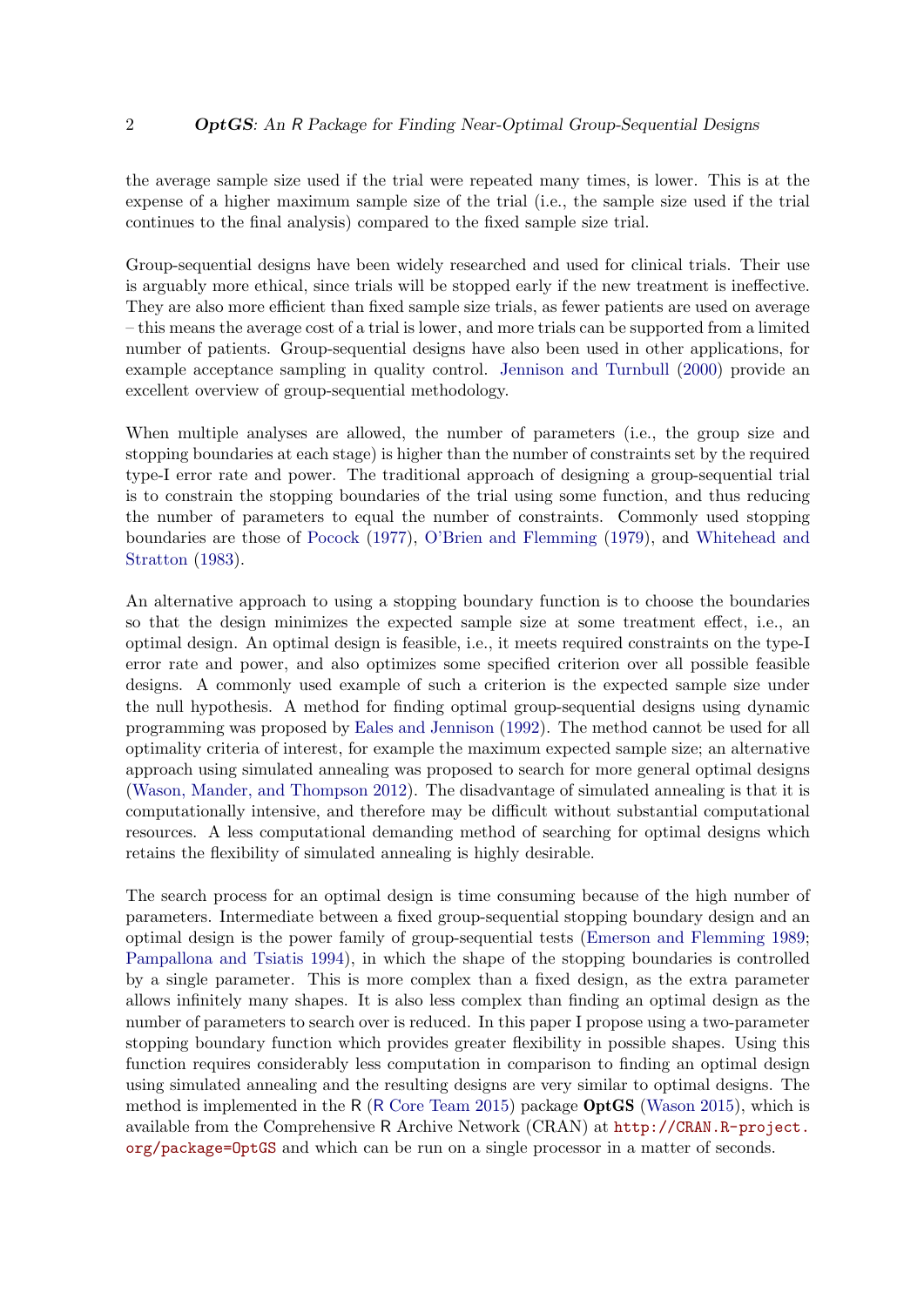# 2. Methods

#### 2.1. Notation

Consider a randomized two-arm group-sequential design with up to  $J$  analyses. The *j*th analysis takes place after  $n_j = jn_1$  patients have been randomized to each arm, and their treatment response has been measured. Here,  $n_1$  is called the group size. Outcomes are assumed to be normally distributed with known variance  $\sigma^2$ . The case of unknown variance will be addressed later in this paper. The mean difference in response between the treatment arm and control arm is labeled  $\delta$ , with the hypothesis tested being  $H_0 : \delta \leq \delta_0$ . A design is required such that the probability of rejecting the null is at most  $\alpha$  under  $H_0$  and at least  $1-\beta$  when  $\delta \geq \delta_1$ , where  $\delta_1$  is the clinically relevant difference (CRD). These two constraints are referred to as the type-I error and power constraints respectively. A design which meets both constraints is called feasible.

At a given interim analysis  $j$ , the *z*-statistic is calculated:

$$
Z_j = \frac{\sqrt{n_j} \hat{\delta}_j}{\sqrt{2\sigma^2}},\tag{1}
$$

where  $\delta_j$  is the MLE of  $\delta$  using data observed up to stage j. If  $Z_j > e_j$ , the trial stops for efficacy; if  $Z_j \leq f_j$ , the trial stops for futility. If it is between the two thresholds, the trial continues to stage  $j + 1$ . The value of  $e_j$  is set to  $f_j$  to ensure that a decision is made at the last interim analysis.

#### 2.2. Power family of group-sequential tests

The power family of group-sequential tests was proposed by [Emerson and Flemming](#page-12-3) [\(1989\)](#page-12-3) for symmetric tests (i.e., ones where  $\alpha = \beta$ ). [Pampallona and Tsiatis](#page-12-4) [\(1994\)](#page-12-4) extended the family to allow non-symmetric tests ( $\alpha \neq \beta$ ). The family is indexed by a parameter  $\Delta$ , which allows the shape of the stopping boundaries to vary. In the notation above, the power family stopping boundaries are:

<span id="page-3-0"></span>
$$
e_j = C_e(J, \alpha, \beta, \Delta)(j/J)^{\Delta - 0.5},
$$
  
\n
$$
f_j = \delta \sqrt{\mathcal{I}_j} - C_f(J, \alpha, \beta, \Delta)(j/J)^{\Delta - 0.5},
$$

where  $\mathcal{I}_j = 2n_j/\sigma^2$ .

To ensure  $e_J = f_J$ , the final information level is set to:

$$
\mathcal{I}_J = 2n_J/\sigma^2 = \frac{\{C_e(J,\alpha,\beta,\Delta) + C_f(J,\alpha,\beta,\Delta)\}^2}{\delta^2}.
$$
\n(2)

For a specific value of  $\Delta$ , values of  $C_f(J,\alpha,\beta,\Delta)$  and  $C_e(J,\alpha,\beta,\Delta)$  are found so that the design has correct type-I error rate and power. The value of  $\Delta$  can be varied, with higher values generally giving designs with lower expected sample sizes, but higher maximum sample sizes.

#### 2.3. Extended power family of group-sequential tests

Although the power family provides greater flexibility than fixed group-sequential designs such as those of [Pocock](#page-12-1) [\(1977\)](#page-12-1) or [O'Brien and Flemming](#page-12-2) [\(1979\)](#page-12-2), it does not provide sufficient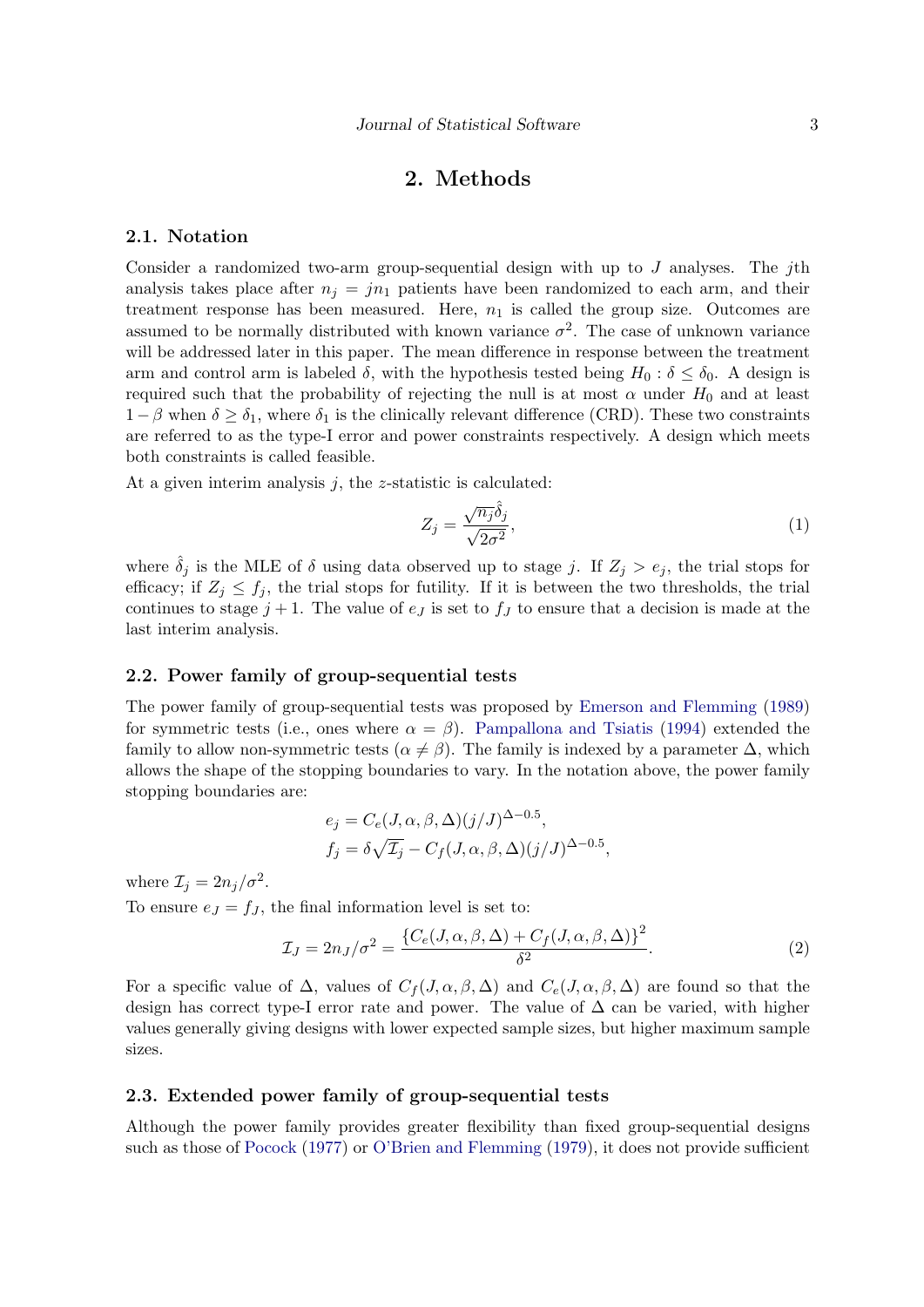flexibility to include optimal designs. For optimal designs, the shape of the efficacy stopping boundaries will generally differ from the shape of the futility stopping boundaries.

I propose a straightforward extension to the power family: introducing two shape parameters  $\Delta_f$  and  $\Delta_e$  so that the shape of the futility and efficacy boundaries may differ, and thus allow a greater flexibility in shape. The stopping boundaries will be:

$$
e_j = C_e(J, \alpha, \beta, \Delta_f, \Delta_e)(j/J)^{\Delta_e - 0.5},
$$
  
\n
$$
f_j = \delta \sqrt{\mathcal{I}_j} - C_f(J, \alpha, \beta, \Delta_f, \Delta_e)(j/J)^{\Delta_f - 0.5}.
$$

Note that Equation [2](#page-3-0) still ensures  $e_J = f_J$ .

#### <span id="page-4-1"></span>2.4. Finding optimal extended power family designs

Given values of  $(\Delta_f, \Delta_e, C_f, C_e)$ , one can straightforwardly find the probabilities of stopping at each interim analysis, given a specified value for  $\delta$ , by using the methods given in Chapter 19 of [Jennison and Turnbull](#page-12-0) [\(2000\)](#page-12-0). This allows one to calculate the type-I error rate, power, and expected sample size at any treatment effect of interest. One can also find the maximum expected sample size using an interval search technique, as described in [Wason](#page-13-1) et al. [\(2012\)](#page-13-1).

As in [Pampallona and Tsiatis](#page-12-4) [\(1994\)](#page-12-4), for each value of  $(\Delta_f, \Delta_e)$ , values of  $C_f$  and  $C_e$  are required such that the design has correct type-I error rate and power. These values can be found by searching for the values of  $(C_f, C_e)$  that minimize the following function:

<span id="page-4-0"></span>
$$
(\alpha^*(J,\Delta_f,\Delta_e,C_f,C_e) - \alpha)^2 + (\beta^*(J,\Delta_f,\Delta_e,C_f,C_e,\delta) - \beta)^2,
$$
\n(3)

where  $\alpha^*$ (.) and  $\beta^*$ (.) are the type-I and type-II error rate for a specific design. The value of Equation [3](#page-4-0) is 0 if and only if the type-I error rate and power of the design are as required.

In package OptGS, this minimization is performed using the Nelder-Mead algorithm [\(Nelder](#page-12-7) [and Mead](#page-12-7) [1965\)](#page-12-7), calling  $C_{++}$  code written by [Burkardt](#page-11-1) [\(2008\)](#page-11-1). A drawback of the algorithm is that it is not guaranteed to reach the global minimum. To overcome this, it can be repeatedly run using different starting values until values of  $C_f$  and  $C_e$  are found which give the correct type-I and type-II error rates.

The Nelder-Mead algorithm is also used to search for the optimal design over values of  $(\Delta_f, \Delta_e)$ . Almost surely, the optimal value of  $(\Delta_f, \Delta_e)$  will imply a non-integer group size. Thus, a second optimization is run, with the constraint that the final group size is equal to the ceiling integer of that implied by the optimal  $(\Delta_f, \Delta_e)$ . A third optimization is run using the floor integer instead of the ceiling. Of the designs found in the second and third runs, the one that is closer to optimal is picked as the final design.

Since in the second and third optimizations the group size is constrained to be a given value,  $C_e$  is determined from  $C_f$  by Equation [2.](#page-3-0) The function to be minimized is:

$$
h(\Delta_f, \delta_e, C_f, n_j, J) + \nu \left\{ (\alpha^*(J, \Delta_f, \Delta_e, C_f, n_j) - \alpha)^2 + (\beta^*(J, \Delta_f, \Delta_e, C_f, n_j, \delta) - \beta)^2 \right\}, (4)
$$

where h is the optimality criterion of interest, and  $\nu$  is a penalty factor to ensure the final design has the correct type-I and type-II error rates. In effect this step is to tweak the stopping boundaries slightly so that the error rate constraints are met for integer group size.

Package OptGS allows the user to specify one of three optimal designs to search for: 1) the null-optimal design, which minimizes  $\mathbb{E}(N|\delta_0)$ ; 2) the CRD-optimal design, which minimizes  $\mathbb{E}(N|\delta_1)$ ; or 3) the  $\delta$ -minimax design, which minimizes max( $\mathbb{E}(N)$ ).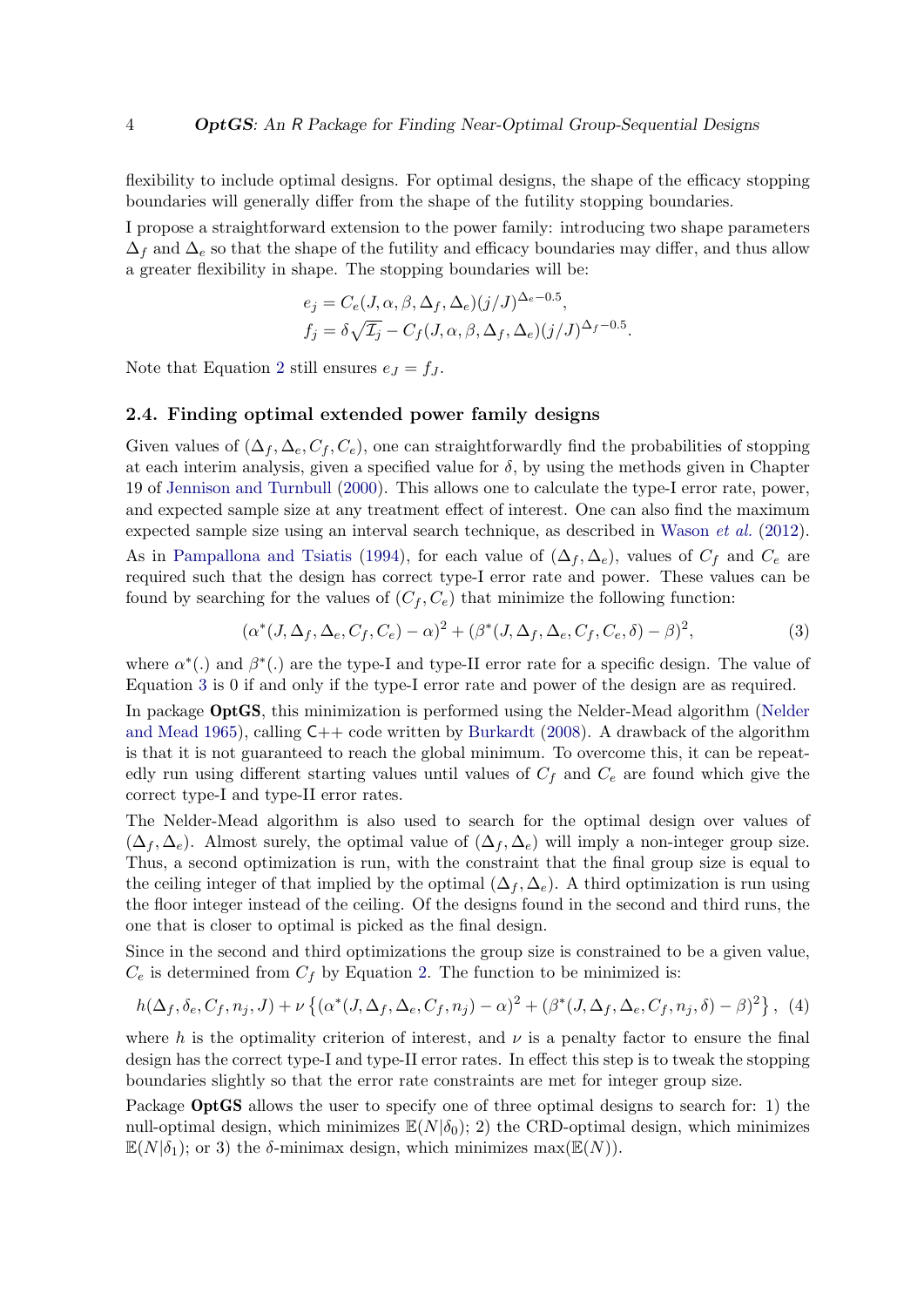#### 2.5. Finding balanced designs

In Section [2.4,](#page-4-1) a single optimality criterion was of interest. Previous work has shown that if a design focuses on a single optimality criterion, the resulting design often performs poorly in terms of other criteria that may also be of interest [\(Jung, Lee, Kim, and George](#page-12-8) [2004;](#page-12-8) [Wason](#page-13-1) [et al.](#page-13-1) [2012\)](#page-13-1). For example, all designs that are optimal for the expected sample size at some  $\delta$  have a high maximum sample size. An alternative approach is to find a balanced design in which the design is chosen in order to minimize the weighted sum of two or more criteria of interest.

Package OptGS allows the user to find a design that balances the three optimality criteria of interest together with the maximum sample size. A vector of weights,  $(\omega_1, \omega_2, \omega_3, \omega_4)$ , is specified such that all entries are non-negative. Then the feasible design is found that minimizes the following function:

<span id="page-5-1"></span>
$$
\omega_1 \mathbb{E}(N|\delta = \delta_0) + \omega_2 \mathbb{E}(N|\delta = \delta_1) + \omega_3 \max(\mathbb{E}(N)) + \omega_4 J n_1.
$$
 (5)

This design balances the three optimality criteria together with the maximum sample size. Note that one of  $\omega_1$ ,  $\omega_2$ , and  $\omega_3$  must be strictly positive, because an infinite number of designs will exist with the lowest maximum sample size.

#### <span id="page-5-0"></span>2.6. Unknown variance

The literature on group-sequential designs for normally distributed endpoints generally assumes known variance, but in practice this is a strong assumption to make. Once boundaries for known variance statistics are found, one can convert them to boundaries for  $t$ -test statistics using a recursive algorithm [\(Jennison and Turnbull](#page-12-9) [1991\)](#page-12-9), or a more straightforward quantile substitution method [\(Whitehead, Valdes-Marquez, and Lissmats](#page-13-2) [2009\)](#page-13-2). The latter method generally controls the type-I error rate at the correct level [\(Wason](#page-13-1) et al. [2012\)](#page-13-1). Package OptGS provides the option of returning stopping boundaries for the unknown variance case using quantile substitution. A value of the treatment outcome standard deviation must still be given in order to power the trial. Note that if the true variance differs from the design value, the power of the design will vary from the required level.

# 3. Use of package OptGS

Package **OptGS** contains a single function, optgs. All arguments are fully documented within the package. The weights argument allows the user to put weights on the different optimality criteria. It is a four entry vector where the first entry is the weight put on  $\mathbb{E}(N|\delta=\delta_0)$ ; the second entry is the weight put on  $\mathbb{E}(N|\delta=\delta_1)$ ; the third entry is the weight put on max $(\mathbb{E}(N))$ ; and the fourth entry is the weight put on the maximum sample size. As an example, here is the syntax used to find a four-stage  $\delta$ -minimax design with type-I error rate 0.05, power 0.9 with a standardized clinically relevant difference (i.e.,  $\frac{\delta_1-\delta_0}{\sigma}$ ) of 1/3:

```
R > optgs(J = 4, alpha = 0.05, power = 0.9, delta0 = 0, delta1 = 1,
+ sigma = 3, weights = c(0, 0, 1, 0))
Groupsize: 50
Futility boundaries -0.26 0.65 1.29 1.82
```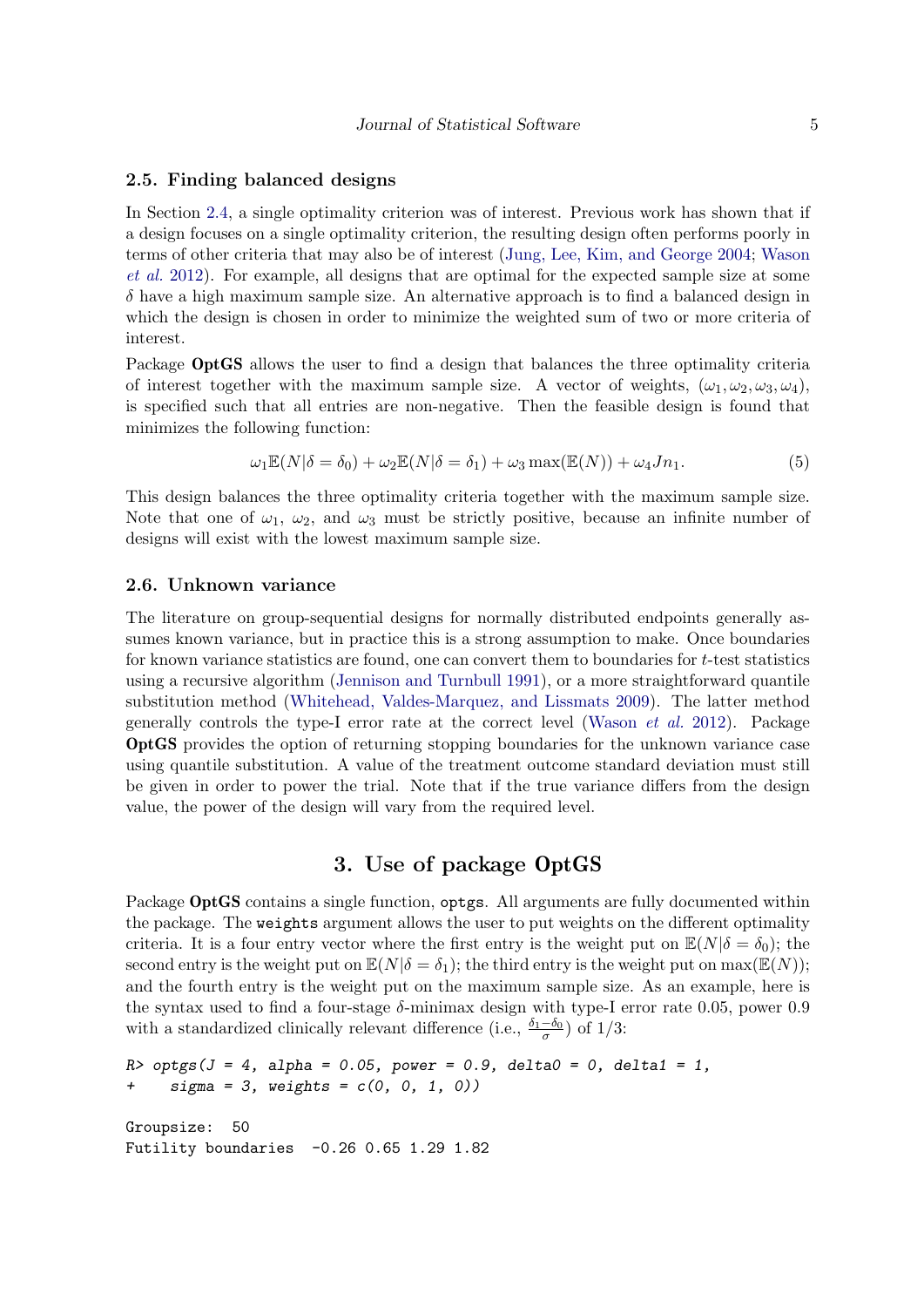Efficacy boundaries 2.32 2.05 1.91 1.82 ESS at null: 92.9 ESS at CRD: 105 Maximum ESS: 122.1 Max sample-size: 200

The output gives the design and operating characteristics. The sample size required per arm per stage is 50, the futility boundaries are  $(-0.2644, 0.6469, 1.2940, 1.8189)$ , and the efficacy boundaries are (2.3188, 2.0537, 1.9129, 1.8189). If the user preferred a design that puts weight on the maximum sample size, then they could change the weights argument. For example:

```
R > optgs(J = 4, alpha = 0.05, power = 0.9, delta0 = 0, delta1 = 1,
     sigma = 3, weights = c(0, 0, 0.75, 0.25)Groupsize: 43
Futility boundaries -0.95 0.32 1.1 1.69
Efficacy boundaries 3.22 2.33 1.93 1.69
ESS at null: 98.2
ESS at CRD: 112.7
Maximum ESS: 125.7
Max sample-size: 172
```
Notice that the expected sample sizes have risen compared to the first design. The group size has fallen from 50 to 43, which would considerably reduce the maximum sample size of the design. By varying the weights argument, the user can search for designs which put different weights on the maximum sample size and relevant expected sample size. It is recommended that some weight is always put on the maximum sample size, as a small value can reduce the maximum sample size noticeably without increasing the expected sample size more than a negligible amount.

Values for all entries in the weights argument can be provided. As an example, firstly the  $(1, 1, 1, 1)$ -balanced design is found, and then a design that puts more weight on the expected sample size at  $\delta = \delta_0$  and less on the expected sample size at  $\delta = \delta_1$ .

```
R > optgs (J = 4, alpha = 0.05, power = 0.9, delta0 = 0, delta1 = 1,
+ sigma = 3, weights = c(1, 1, 1, 1))
Groupsize: 42
Futility boundaries -1.22 0.21 1.05 1.68
Efficacy boundaries 3.53 2.43 1.96 1.68
ESS at null: 100.9
ESS at CRD: 114.6
Maximum ESS: 127.2
Max sample-size: 168
R > optgs(J = 4, alpha = 0.05, power = 0.9, delta0 = 0, delta1 = 1,
    sigma = 3, weights = c(2, 0.5, 1, 1))
```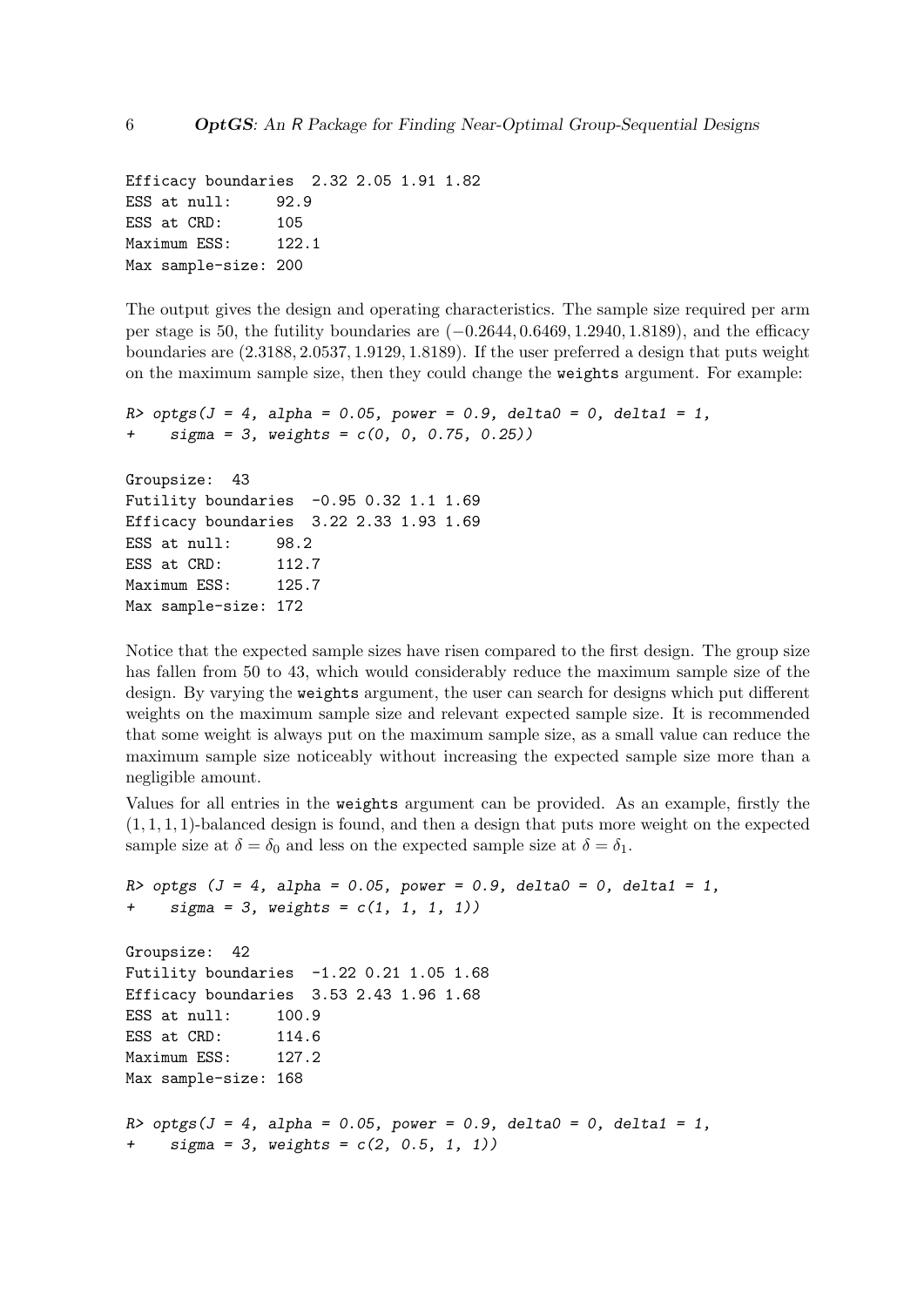

<span id="page-7-0"></span>Figure 1: Output from plot(optgs()).

Groupsize: 43 Futility boundaries -0.69 0.37 1.08 1.62 Efficacy boundaries 4.17 2.6 1.97 1.62 ESS at null: 94.4 ESS at CRD: 119.2 Maximum ESS: 128.1 Max sample-size: 172

Note that the second design has lower expected sample size at  $\delta = \delta_0$  and higher expected sample size at  $\delta = \delta_1$ , as one might expect. Although the weight put on the maximum expected sample size and maximum sample size have not changed, the group size and maximum expected sample size of the second design are different to the first design. This is to be expected, as varying one of the operating characteristics will have an effect on the others too. The plot function can be used on an object containing the output of optgs. For example, plot(optgs()) will give the plot shown in Figure [1.](#page-7-0)

The sd.known argument in optgs can be set to FALSE, in order to convert the stopping boundaries to unknown variance boundaries, as discussed in Section [2.6.](#page-5-0) For example:

```
R> optgs(J = 2, delta1 = 1, sigma = 1)
```

```
Groupsize: 9
Futility boundaries 0.4 1.6
Efficacy boundaries 3.17 1.6
ESS at null: 12.1
ESS at CRD: 16.3
Maximum ESS: 16.5
Max sample-size: 18
R> optgs(J = 2, delta1 = 1, sigma = 1, sd.known = FALSE)
```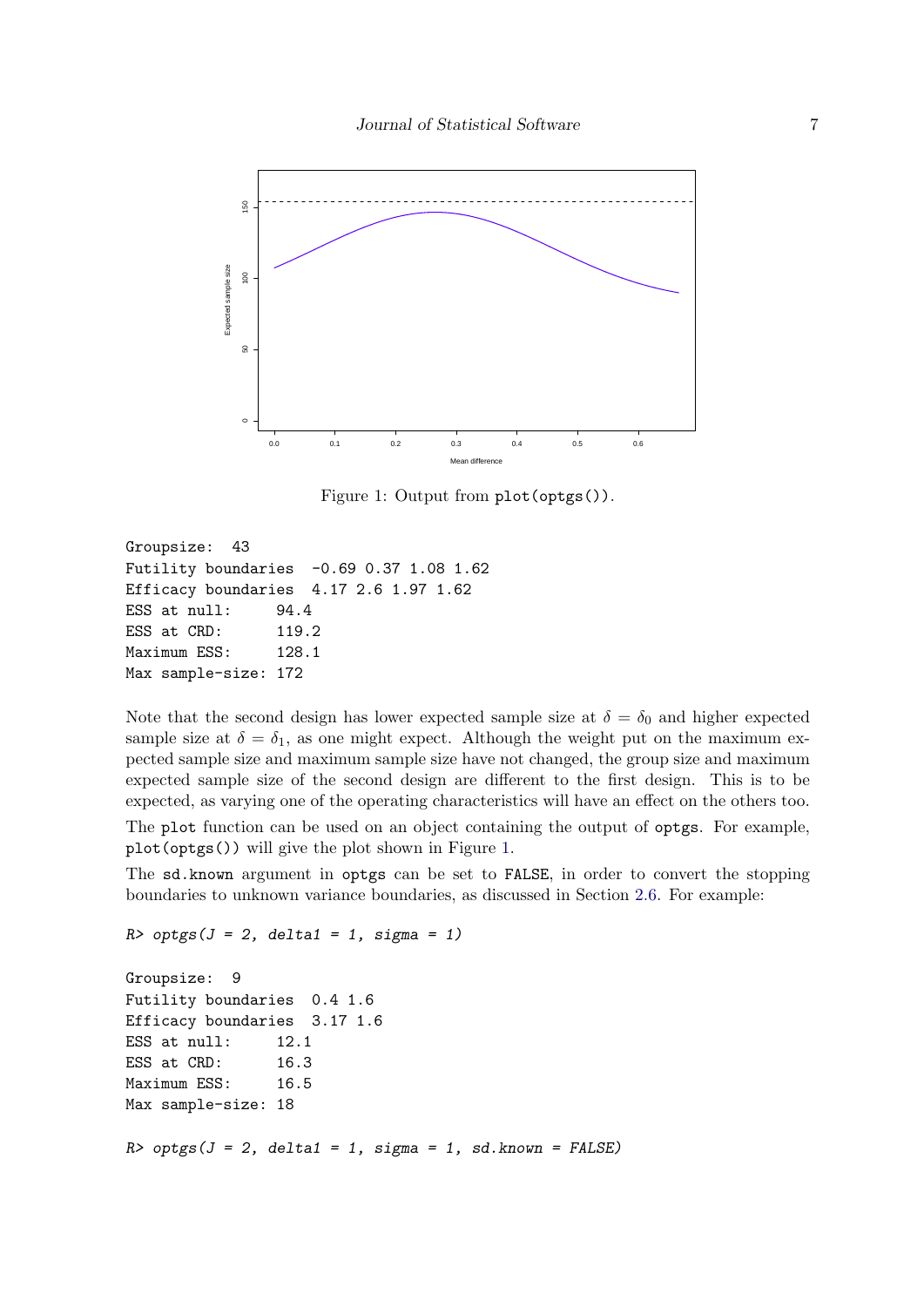|                |              | Time taken   |       |         |       |
|----------------|--------------|--------------|-------|---------|-------|
|                | Average from | Minimum from | From  | Average | OptGS |
|                | 10 SA runs   | 10 SA runs   | OptGS | SA run  |       |
| $\overline{2}$ | 108.1        | 107.5        | 107.5 | 2.5s    | 0.50s |
| 3              | 95.0         | 94.7         | 94.8  | 19.6s   | 1.06s |
| 4              | 89.0         | 88.8         | 89.1  | 35.0s   | 1.71s |
| 5              | 85.6         | 84.9         | 85.8  | 64.0s   | 4.62s |

<span id="page-8-0"></span>Table 1: Comparison of run-time and expected sample size at  $\delta = \delta_0$  of designs found from simulated annealing  $(SA)$  and package **OptGS**.

Groupsize: 9 Futility boundaries 0.4 1.65 Efficacy boundaries 3.81 1.65 ESS at null: 12.1 ESS at CRD: 16.3 Maximum ESS: 16.5 Max sample-size: 18

Note that only the stopping boundaries have changed, and not the group size or expected sample sizes. These unchanged quantities still assume the variance is known  $-$  in practice the required group size may have to be increased in order to ensure the power constraint is correct. In addition, the expected sample sizes will differ when the standard deviation is estimated from the data.

## 4. Results

The closest equivalent to package OptGS is the simulated annealing method as discussed in [Wason](#page-13-1) *et al.* [\(2012\)](#page-13-1). Table [1](#page-8-0) shows the time taken to find J-stage null-optimal designs using simulated annealing and using package OptGS (note that both methods require the final design to have an integer group size). Both methods were carried out on a single core of a Intel 3rd generation Core i7 processor. Because simulated annealing is a stochastic process, results may vary between runs. Therefore for each value of J, I carried out 10 independent simulated annealing searches. The average and minimum expected sample size under the null over the ten processes are shown in Table [1.](#page-8-0)

Interestingly, for most values of  $J$ , the optimal design found by package **OptGS** is close to the best of 10 runs of simulated annealing. This is despite the shape constraint imposed by use of the extended power family. Only for  $J = 5$  does simulated annealing show some improvement over package **OptGS**. This could indicate that as  $J$  increases, the shape constraint has a larger effect. The process that package OptGS uses is substantially faster than even one simulated annealing run. All designs found by package OptGS met the type-I error rate and power constraints required. Clearly, there are substantial advantages to using package OptGS over simulated annealing.

Table [2](#page-9-0) shows the optimal values of  $\Delta_f$ ,  $\Delta_e$ ,  $C_f$ ,  $C_e$  for the three types of optimal design implemented in package  $OptGS$  as well as the  $(1, 1, 1, 1)$ -balanced design, i.e., the balanced design that puts equal weight on all four operating characteristics. Generally, it is clear that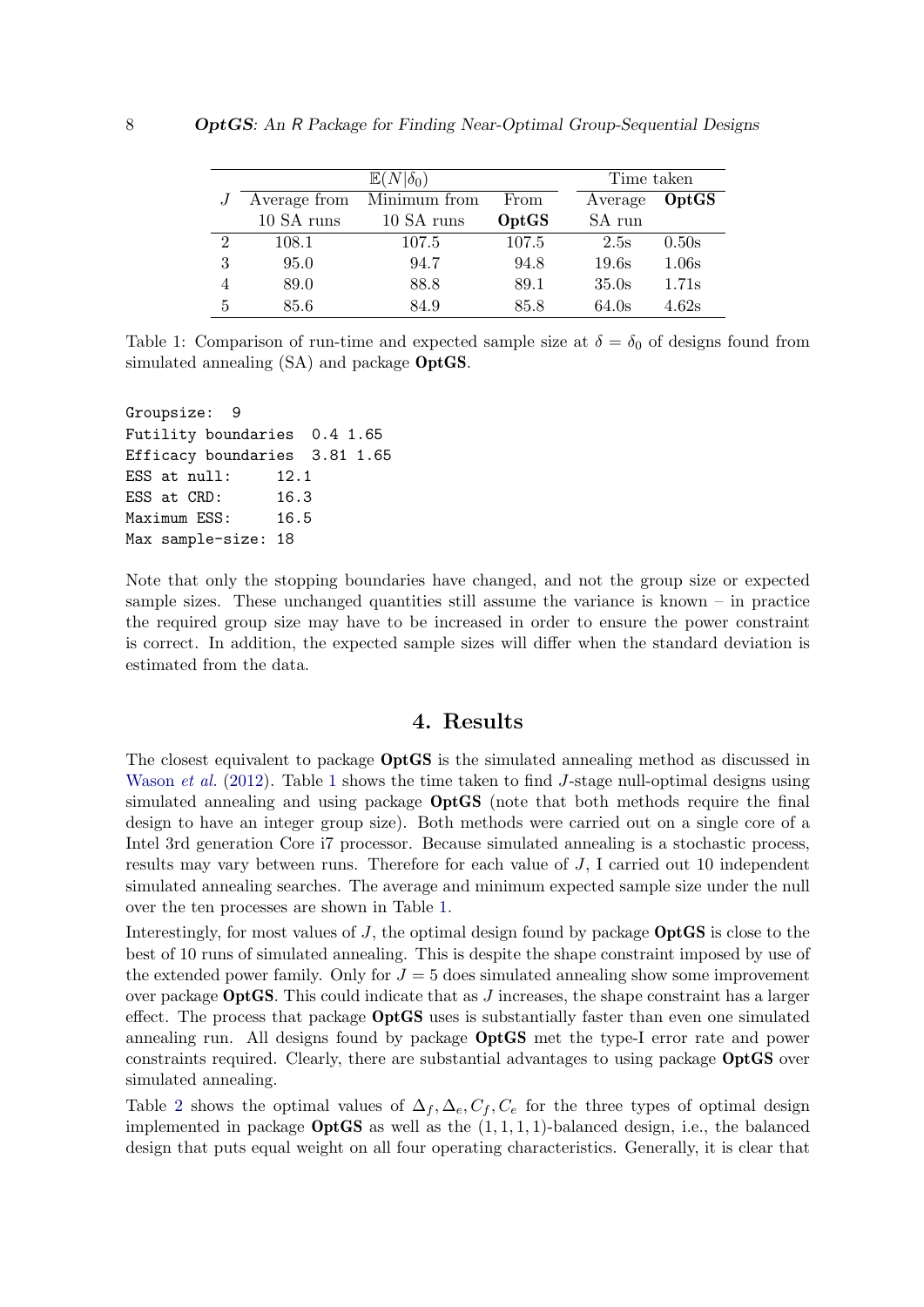| Design          | $\boldsymbol{J}$ | $\Delta_f$ | $\Delta_e$ | $C_f$ | $C_e$ | $\mathbb{E}(2N \delta_0)$ | $\overline{\mathbb{E}}(2N \delta_1)$ | $\max(\mathbb{E}(2N))$ | max(2N) |
|-----------------|------------------|------------|------------|-------|-------|---------------------------|--------------------------------------|------------------------|---------|
|                 | $\overline{2}$   | 0.46       | $-0.39$    | 1.57  | 1.50  | 215.0                     | 290.8                                | 297.2                  | 340     |
| Null-           | 3                | 0.51       | $-0.46$    | 1.53  | 1.66  | 189.5                     | 272.4                                | 280.0                  | 366     |
| optimal         | 4                | 0.51       | $-0.35$    | 1.53  | 1.73  | 178.1                     | 257.7                                | 269.4                  | 384     |
|                 | $\overline{5}$   | 0.53       | $-0.46$    | 1.51  | 1.83  | 171.7                     | 262.0                                | 271.9                  | 400     |
|                 | $\overline{2}$   | $-0.15$    | 0.45       | 1.83  | 1.26  | 238.5                     | 234.6                                | 275.5                  | 344     |
| CRD-            | 3                | $-0.13$    | 0.48       | 1.95  | 1.26  | 229.0                     | 214.8                                | 264.6                  | 372     |
| optimal         | 4                | $-0.21$    | 0.47       | 2.01  | 1.25  | 227.0                     | 205.6                                | 260.5                  | 384     |
|                 | $\overline{5}$   | 0.13       | 0.47       | 2.04  | 1.38  | 195.6                     | 199.8                                | 245.6                  | 420     |
|                 | $\overline{2}$   | 0.33       | 0.31       | 1.73  | 1.42  | 220.6                     | 239.5                                | 266.6                  | 356     |
| $\delta$ -      | 3                | 0.36       | 0.34       | 1.79  | 1.50  | 196.3                     | 219.5                                | 251.9                  | 390     |
| minimax         | 4                | 0.32       | 0.32       | 1.82  | 1.51  | 185.7                     | 210.0                                | 244.2                  | 400     |
|                 | 5                | 0.31       | 0.32       | 1.84  | 1.53  | 179.8                     | 204.2                                | 239.4                  | 410     |
|                 | $\overline{2}$   | 0.03       | 0.04       | 1.66  | 1.34  | 224.0                     | 248.5                                | 273.3                  | 324     |
|                 | 3                | 0.00       | $-0.02$    | 1.66  | 1.34  | 210.3                     | 237.6                                | 261.8                  | 330     |
| <b>Balanced</b> | $\overline{4}$   | 0.00       | $-0.04$    | 1.68  | 1.38  | 201.9                     | 229.2                                | 254.3                  | 336     |
|                 | 5                | 0.13       | $-0.02$    | 1.68  | 1.44  | 188.2                     | 222.8                                | 247.3                  | 350     |

<span id="page-9-0"></span>Table 2: Optimal design parameters  $(\Delta_f, \Delta_e, C_f, C_e)$  for various optimality criteria and number of stages. "Balanced" corresponds to the  $(1, 1, 1, 1)$ -balanced design. Note that the expected and maximum sample sizes shown are for both treatment arms.

allowing  $\Delta_f$  to differ from  $\Delta_e$  is necessary to allow optimal designs to be found – the nulloptimal and CRD-optimal designs have  $\Delta_f$  and  $\Delta_e$  designs with opposite signs. Interestingly, a design close to the  $\delta$ -minimax design would be found using the original power family, as  $\Delta_f$ and  $\Delta_e$  are very close in value.

The  $(1, 1, 1, 1)$ -balanced design has good operating characteristics – none of the expected sample sizes are too large compared to those of the optimal designs, but the maximum sample size is generally substantially lower.

In some scenarios, it may not be desirable to stop a clinical trial early for efficacy. For example, if it is of interest to estimate the treatment effect with a high precision, or to gather additional information about side-effects. In these cases, one should not put weight on the expected sample size at the clinically relevant difference, or the maximum expected sample size. Instead, one might choose to just put weight on the expected sample size under the null hypothesis and the maximum sample size. This will lead to larger efficacy boundaries, and small probabilities of stopping early for efficacy.

A drawback of package OptGS is its reliance on the Nelder-Mead algorithm, for which results can be sensitive to the starting value of  $(\Delta_f, \Delta_e)$ . For example, when looking for the fourstage  $\delta$ -minimax design, starting the Nelder-Mead algorithm at  $(0.3, 0.3)$  gives a design with maximum expected sample size 122.11, but starting it at  $(-0.5, -0.5)$  gives a design with a maximum expected sample size of 126.73 – a considerable difference. Using the results in Table [2,](#page-9-0) default starting values for the Nelder-Mead algorithm were set to be  $(0.4, -0.4)$ for the null-optimal design,  $(-0.2, 0.4)$  for the CRD-optimal design, and  $(0.3, 0.3)$  for the  $\delta$ minimax design. For balanced designs, the starting values used are the weighted sum of the three previous starting values (where the weights are  $\omega_1, \omega_2$  and  $\omega_3$  from Equation [5\)](#page-5-1), and  $(-0.5, -0.5)$  times the weight put on the maximum sample size. I have found that this tends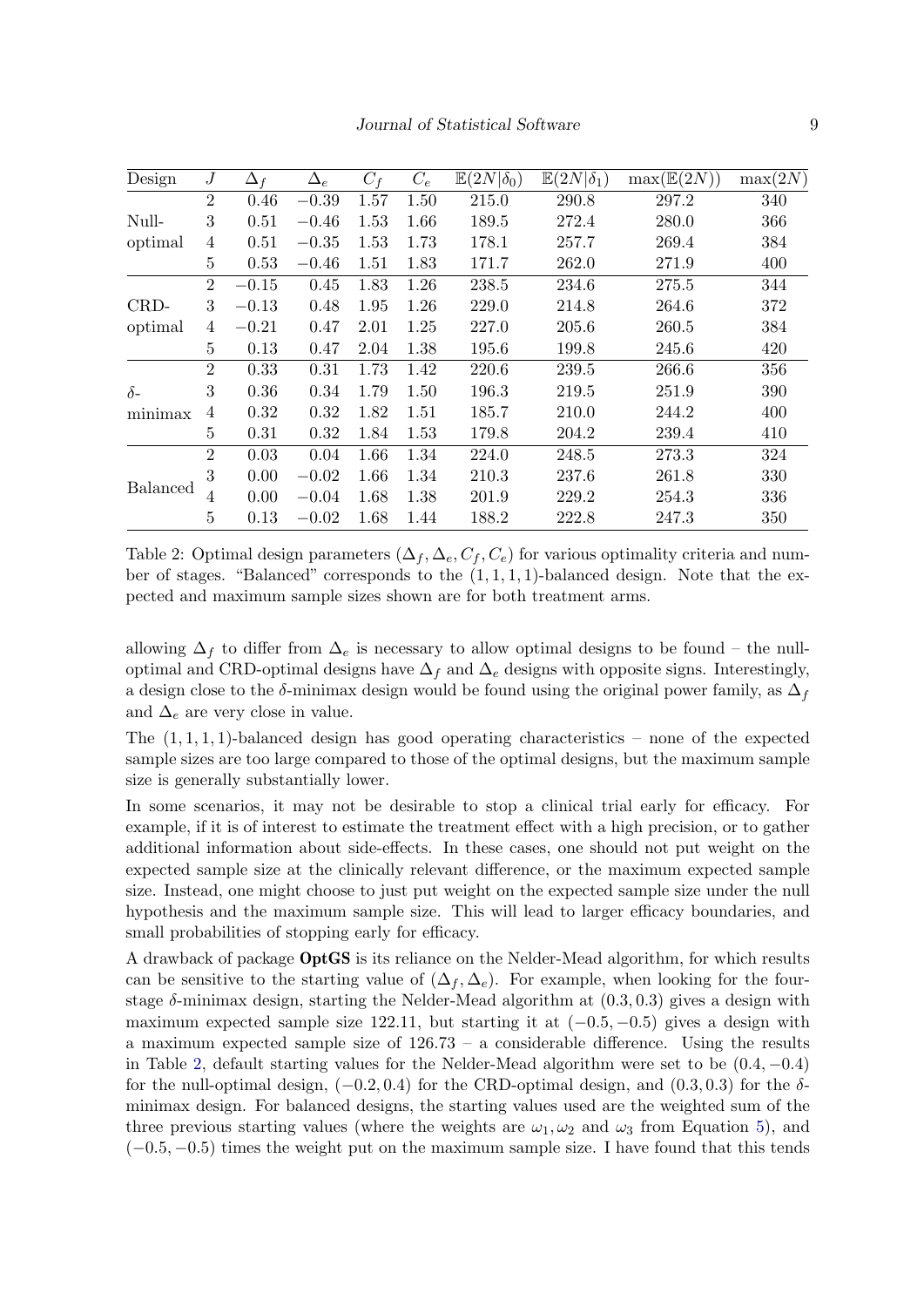to perform well, but a user may want to change the starting values used before picking a design. An argument named initial allows the user to override the default starting values.

# 5. Discussion

Optimal and balanced group-sequential designs for continuous outcomes have been discussed in several papers [\(Eales and Jennison](#page-11-0) [1992;](#page-11-0) [Brittain and Bailey](#page-11-2) [1993;](#page-11-2) [Eales and Jennison](#page-12-10) [1995;](#page-12-10) [Chang](#page-11-3) [1996;](#page-11-3) [Barber and Jennison](#page-11-4) [2002;](#page-11-4) [Anderson](#page-11-5) [2007;](#page-11-5) [Wason and Mander](#page-13-3) [2012;](#page-13-3) [Wason](#page-13-1) *et al.* [2012\)](#page-13-1). Balanced designs have excellent operating characteristics and are a very flexible class of design. Up to now, they have not been used in practice because freely-available software to implement them has not yet been available. Package  $OptGS$  is a R package that provides an automated search procedure using an extension to the power family of groupsequential tests [\(Pampallona and Tsiatis](#page-12-4) [1994\)](#page-12-4) to find optimal and balanced group-sequential designs. The extended power family has two parameters which determine the relative shape of the futility and efficacy stopping boundaries. Previous methods to find optimal designs include: a grid search technique, which is infeasible for more than two stages; a dynamic programming approach which can be used for certain optimality criteria, but not others, and also not for designs that balance different optimality criteria; and simulated annealing, which allows searching for all optimality and balancing criteria, but is slow. In comparison, package OptGS yields designs which are often better than those found from an average simulated annealing run and in a much faster time.

The R package **gsDesign** [\(Anderson](#page-11-6) [2014\)](#page-11-6) implements a large range of group-sequential designs. One type of design implemented is the Hwang, Shih and DeCani error spending function [\(Hwang, Shih, and DeCani](#page-12-11) [1990\)](#page-12-11), which has been used to find designs that are optimal with respect to the integral of the expected sample size over a normal distribution [\(Anderson](#page-11-5) [2007\)](#page-11-5). Thus, package gsDesign could be modified to search for near-optimal designs. A current advantage of package **OptGS** is that the search procedure is automated, allowing a very flexible range of optimal and balanced designs to be found. It also allows stopping boundaries to be modified to take into account unknown variance. However, a disadvantage of the current version of OptGS is that the sample size at each interim analysis is assumed to be equally spaced, whereas package **gsDesign** allows the user to modify designs to take into account unequally spaced analyses. In practice, analyses are unlikely to be exactly evenly spaced, even if designed to be. Some patients may drop out of the trial, or practical considerations may have determined that the interim analysis must be at a certain time. Stopping boundaries can be modified to take into account the actual number of observations at a given analysis. [Jennison and Turnbull](#page-12-0) [\(2000\)](#page-12-0) describe a method to adapt stopping boundaries from the oneparameter power family to allow different numbers of patients at each analysis, which could be straightforwardly generalized to the extended power family. Fixed stopping boundaries from an optimal or balanced group-sequential design can be interpolated into an error spending function, as described by [Kittelson and Emerson](#page-12-12) [\(1999\)](#page-12-12). Both of these approaches control the overall type-I error, but not necessarily the power.

Package OptGS is currently just implemented for normally distributed outcomes, and cannot be used directly to find optimal designs for binary or time-to-event outcomes. However, typical test statistics for both types of outcome (such as the estimate of a binary proportion and the log-rank test) are both asymptotically normally distributed. Thus, the methods implemented in package OptGS could be extended to allow group-sequential designs for other endpoint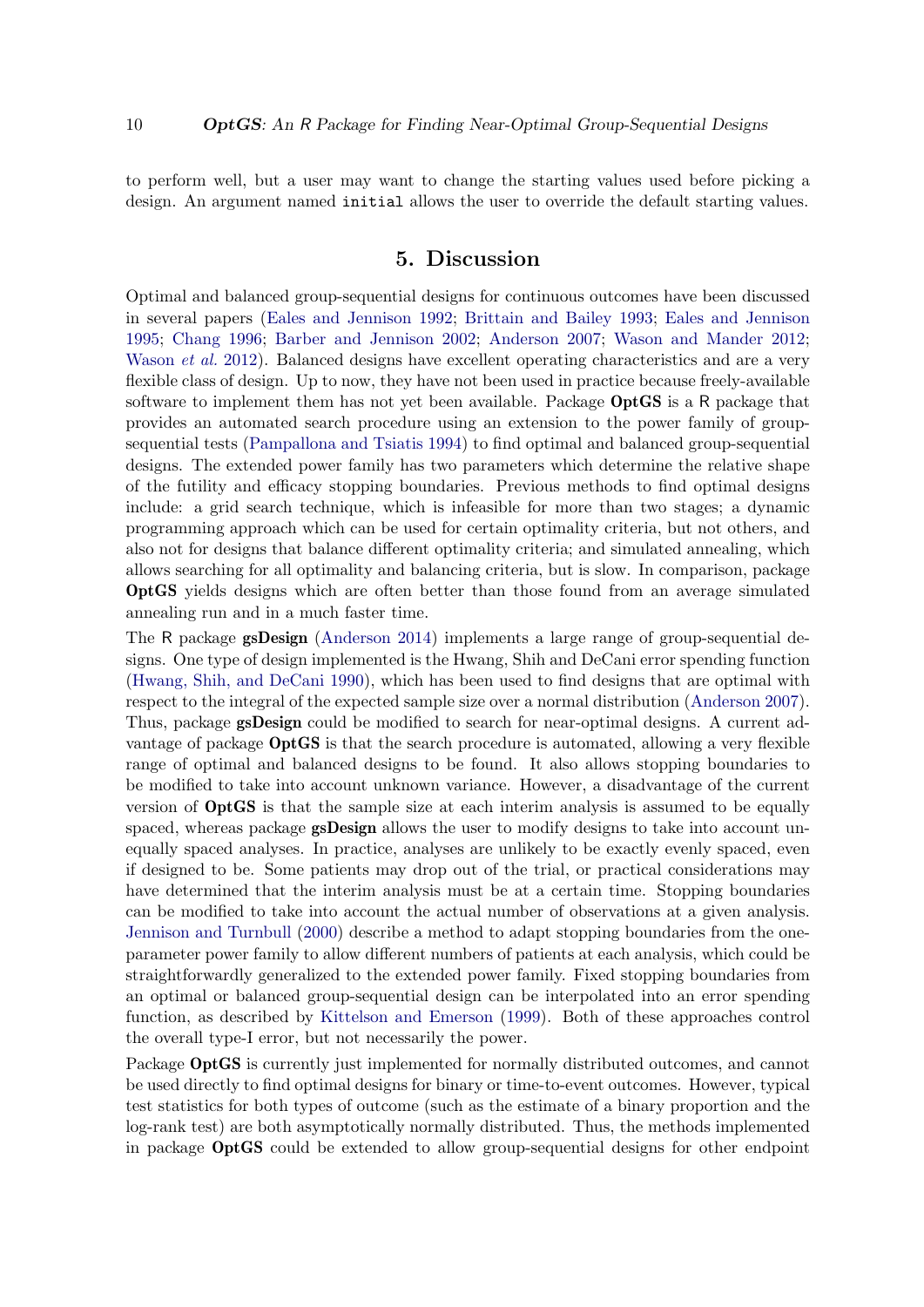types, although the operating characteristics would be valid only asymptotically. In the case of treatment outcomes that take a long time to observe, group-sequential designs are generally less useful. Since patients will generally be recruited continuously, by the time the treatment effect on the first group of patients has been observed, most patients in the trial will have been recruited. Thus, optimal or balanced designs are more relevant for shorter term endpoints, although with some modification, they may still be useful for optimizing the time taken by the trial when the endpoint is a long-term one.

A type of trial that has recently started to garner more attention and study is a multi-arm multi-stage (MAMS) trial [\(Sydes, Parmar, James](#page-12-13) et al. [2009;](#page-12-13) [Magirr, Jaki, and Whitehead](#page-12-14) [2012\)](#page-12-14). Using multiple new treatment arms in a trial increases efficiency over separately testing each treatment because just one control group is needed. It also means a direct comparison can be made which may be problematic when conducting several separate trials. Some work has been done on optimal multi-arm multi-stage clinical trials for normally distributed outcomes [\(Wason and Jaki](#page-12-15) [2012\)](#page-12-15) which involves using simulated annealing. The methods underlying package OptGS could be extended to optimal design of group-sequential trials, although it may be that the extended power family is no longer sufficiently flexible to include optimal MAMS designs.

# Acknowledgments

I would like to thank Dr. Thomas Jaki for his helpful comments on both the R package and the manuscript. In addition, I would like to thank the two reviewers for their constructive and insightful comments, which helped improve the manuscript. This work is funded by the UK Medical Research Council (grant number G0800860).

## References

- <span id="page-11-6"></span>Anderson K (2014). *gsDesign: Group Sequential Design.* R package version 2.9-3, URL <http://CRAN.R-project.org/package=gsDesign>.
- <span id="page-11-5"></span>Anderson KM (2007). "Optimal Spending Functions for Asymmetric Group Sequential Designs." *Biometrical Journal*,  $49(3)$ ,  $337-345$ .
- <span id="page-11-4"></span>Barber S, Jennison C (2002). "Optimal Asymmetric One-Sided Group Sequential Tests."  $Biometrika, 89(1), 49-60.$
- <span id="page-11-2"></span>Brittain EH, Bailey KR (1993). "Optimization of Multistage Testing Times and Critical Values in Clinical Trials." Biometrics, 49(3), 763–772.
- <span id="page-11-1"></span>Burkardt J (2008). C++ Implementation of Nelder-Mead Algorithm. URL [http://people.](http://people.sc.fsu.edu/~jburkardt/cpp_src/asa047/asa047.html) [sc.fsu.edu/~jburkardt/cpp\\_src/asa047/asa047.html](http://people.sc.fsu.edu/~jburkardt/cpp_src/asa047/asa047.html).
- <span id="page-11-3"></span>Chang MN (1996). "Optimal Designs for Group Sequential Clinical Trials." Communications in Statistics – Theory and Methods,  $25(2)$ ,  $361-379$ .
- <span id="page-11-0"></span>Eales JD, Jennison C (1992). "An Improved Method for Deriving Optimal One-Sided Group Sequential Tests." Biometrika, 79(1), 13–24.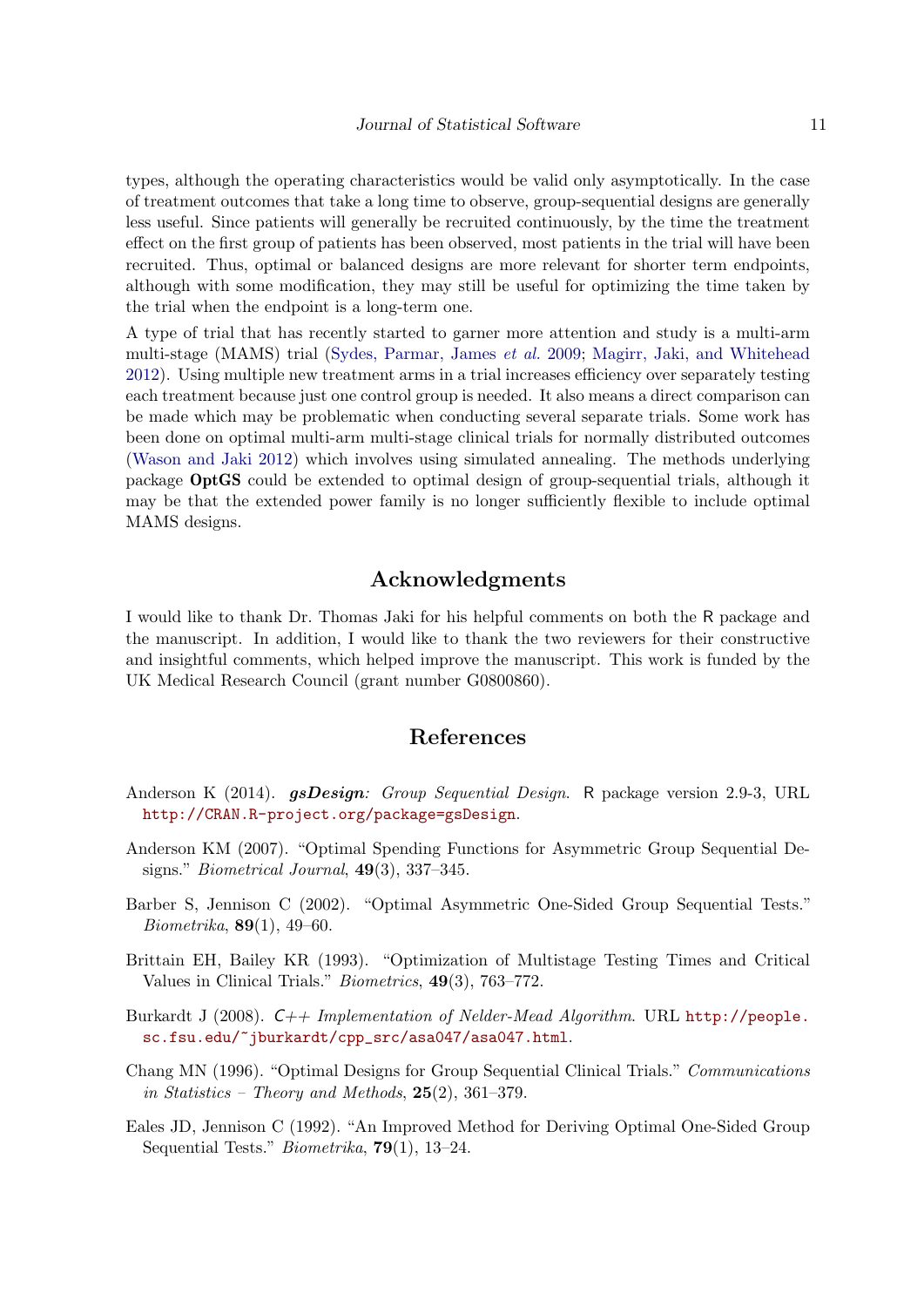- <span id="page-12-10"></span>Eales JD, Jennison C (1995). "Optimal Two-Sided Group Sequential Tests." Sequential Analysis, 14(4), 273–286.
- <span id="page-12-3"></span>Emerson SS, Flemming TR (1989). "Symmetric Group Sequential Designs." Biometrics, 45(3), 905–923.
- <span id="page-12-11"></span>Hwang IK, Shih WJ, DeCani JS (1990). "Group Sequential Designs Using a Family of Type I Error Probability Spending Fuctions." Statistics in Medicine, 9(12), 1439–1445.
- <span id="page-12-9"></span>Jennison C, Turnbull BW (1991). "Exact Calculations for Sequential t,  $\chi^2$  and F Tests." *Biometrika*,  $78(1)$ , 133-141.
- <span id="page-12-0"></span>Jennison C, Turnbull BW (2000). Group Sequential Methods With Applications to Clinical Trials. Chapman and Hall.
- <span id="page-12-8"></span>Jung SH, Lee T, Kim K, George SL (2004). "Admissible Two-Stage Designs for Phase II Cancer Clinical Trials." Statistics in Medicine, 23(4), 561–569.
- <span id="page-12-12"></span>Kittelson JM, Emerson SS (1999). "A Unifying Family of Group Sequential Test Designs." Biometrics, 55(3), 874–882.
- <span id="page-12-14"></span>Magirr D, Jaki T, Whitehead J (2012). "A Generalized Dunnett Test for Multiarm-Multistage Clincial Studies with Treatment Selection." 99(2), 494–501.
- <span id="page-12-7"></span>Nelder JA, Mead R (1965). "A Simplex Method for Function Minimization." The Computer Journal, 7(4), 308–313.
- <span id="page-12-2"></span>O'Brien PC, Flemming TR (1979). "A Multiple-Testing Procedure for Clinical Trials." Biometrics,  $35(3)$ ,  $549-556$ .
- <span id="page-12-4"></span>Pampallona S, Tsiatis AA (1994). "Group Sequential Designs for One-Sided and Two-Sided Hypothesis Testing with Provision for Early Stopping in Favor of the Null Hypothesis." Journal of Statistical Planning and Inference,  $42(1-2)$ , 19-35.
- <span id="page-12-1"></span>Pocock SJ (1977). "Group Sequential Methods in the Design and Analysis of Clinical Trials." *Biometrika*,  $64(2)$ , 191–199.
- <span id="page-12-5"></span>R Core Team (2015). R: A Language and Environment for Statistical Computing. R Foundation for Statistical Computing, Vienna, Austria. URL <http://www.R-project.org/>.
- <span id="page-12-13"></span>Sydes MR, Parmar MKB, James ND, et al. (2009). "Issues in Applying Multi-Arm Multi-Stage Methodology to a Clinical Trial in Prostate Cancer: The MRC STAMPEDE Trial." Trials, 10(39).
- <span id="page-12-6"></span>Wason J (2015). OptGS: Near-Optimal and Balanced Group-Sequential Designs for Clinical Trials with Continuous Outcomes. R package version 1.1.1, URL [http://CRAN.R-project.](http://CRAN.R-project.org/package=OptGS) [org/package=OptGS](http://CRAN.R-project.org/package=OptGS).
- <span id="page-12-15"></span>Wason JMS, Jaki T (2012). "Optimal Design of Multi-Arm Multi-Stage Trials." Statistics in Medicine, 31(30), 4269–4279.